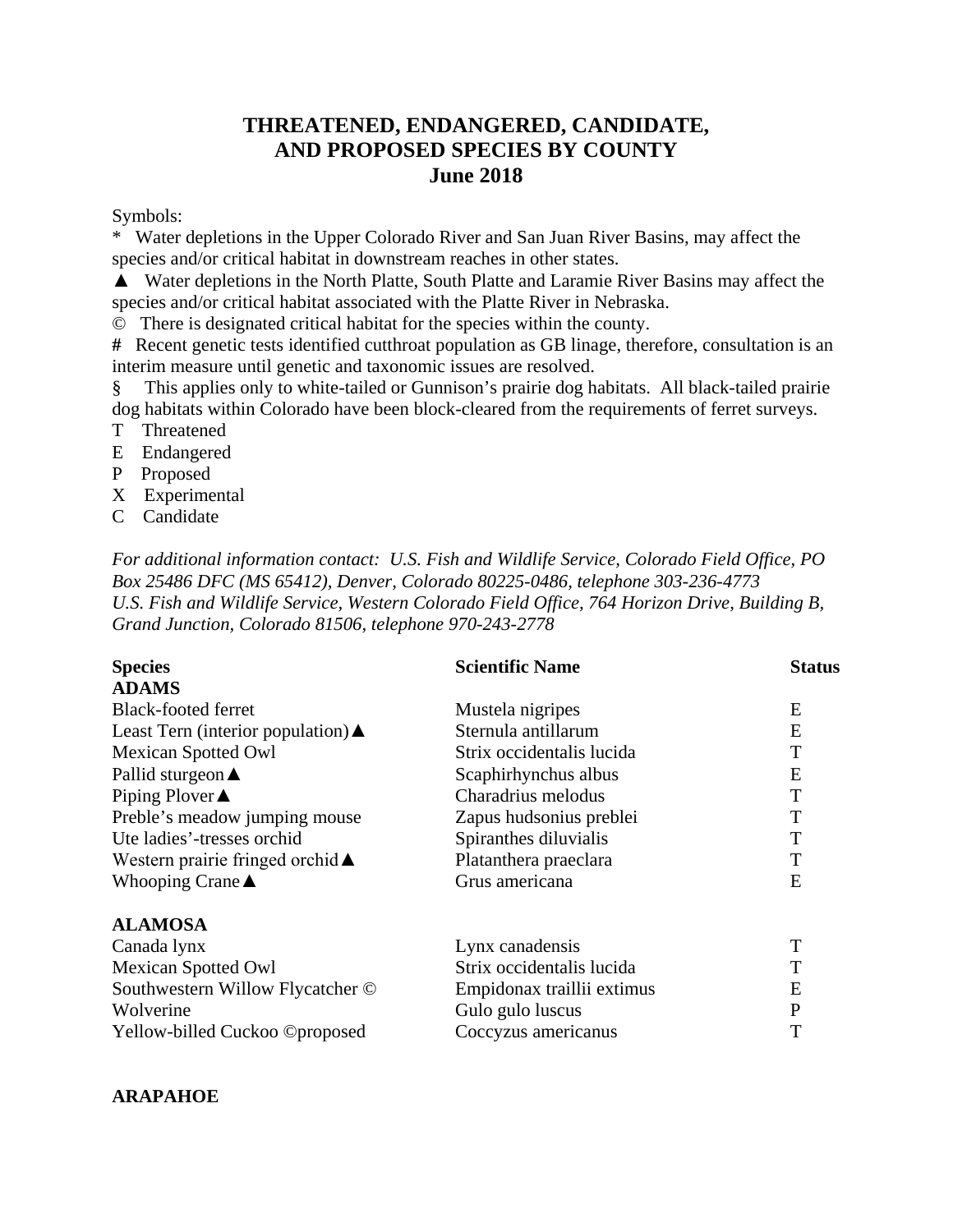| Least Tern (interior population) $\blacktriangle$ | Sternula antillarum         | E            |
|---------------------------------------------------|-----------------------------|--------------|
| <b>Mexican Spotted Owl</b>                        | Strix occidentalis lucida   | T            |
| Pallid sturgeon <b>▲</b>                          | Scaphirhynchus albus        | E            |
| Piping Plover ▲                                   | Charadrius melodus          | T            |
| Preble's meadow jumping mouse                     | Zapus hudsonius preblei     | T            |
| Ute ladies'-tresses orchid                        | Spiranthes diluvialis       | T            |
| Western prairie fringed orchid $\blacktriangle$   | Platanthera praeclara       | T            |
| Whooping Crane $\blacktriangle$                   | Grus americana              | E            |
| <b>ARCHULETA</b>                                  |                             |              |
| Canada lynx                                       | Lynx canadensis             | T            |
| Colorado pikeminnow*                              | Ptychocheilus lucius        | E            |
| Knowlton's cactus                                 | Pediocactus knowtonii       | E            |
| <b>Mexican Spotted Owl</b>                        | Strix occidentalis lucida   | T            |
| New Mexico meadow jumping mouse©                  | Zapus hudsonius luteus      | E            |
| Pagosa skyrocket ©                                | Ipomopsis polyantha         | E            |
| Razorback sucker*                                 | Xyrauchen texanus           | E            |
| Southwestern Willow Flycatcher                    | Empidonax traillii extimus  | E            |
| Uncompahgre fritillary butterfly                  | Boloria acrocnema           | E            |
| Wolverine                                         | Gulo gulo luscus            | $\mathbf{P}$ |
| Yellow-billed Cuckoo                              | Coccyzus americanus         | T            |
| <b>BACA</b>                                       |                             |              |
| <b>Black-footed ferret</b>                        | Mustela nigripes            | E            |
| <b>BENT</b>                                       |                             |              |
| Least Tern (interior population)                  | Sternula antillarum         | E            |
| Piping Plover                                     | Charadrius melodus          | T            |
| <b>BOULDER</b>                                    |                             |              |
| Canada lynx                                       | Lynx canadensis             | T            |
| Greenback cutthroat trout                         | Oncorhynchus clarki stomias | T            |
| Least Tern (interior population) $\triangle$      | Sternula antillarum         | E            |
| <b>Mexican Spotted Owl</b>                        | Strix occidentalis lucida   | T            |
| Pallid sturgeon <b>▲</b>                          | Scaphirhynchus albus        | E            |
| Piping Plover $\blacktriangle$                    | Charadrius melodus          | T            |
| Preble's meadow jumping mouse ©                   | Zapus hudsonius preblei     | Τ            |
| Ute ladies'-tresses orchid                        | Spiranthes diluvialis       | Τ            |
| Western prairie fringed orchid ▲                  | Platanthera praeclara       | T            |
| Whooping Crane $\triangle$                        | Grus americana              | Ε            |
| Wolverine                                         | Gulo gulo luscus            | P            |
| <b>BROOMFIELD</b>                                 |                             |              |
| Least Tern (interior population) $\blacktriangle$ | Sternula antillarum         | Ε            |
| Pallid sturgeon $\triangle$                       | Scaphirhynchus albus        | E            |
| Piping Plover $\triangle$                         | Charadrius melodus          | T            |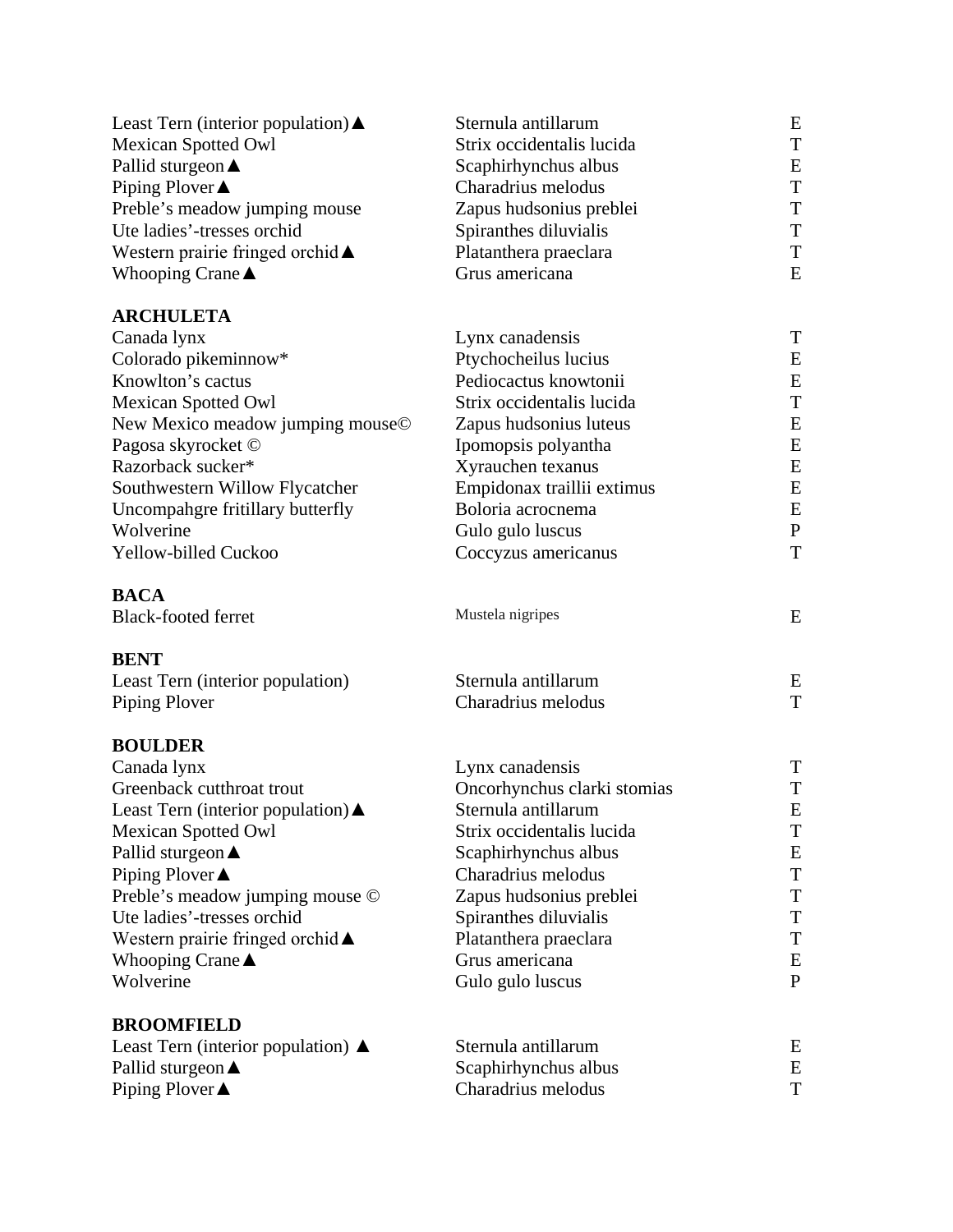| <b>CHAFFEE</b>                             |                         |   |
|--------------------------------------------|-------------------------|---|
| Whooping Crane $\blacktriangle$            | Grus americana          | E |
| Western prairie fringed orchid $\triangle$ | Platanthera praeclara   | т |
| Ute ladies'-tresses orchid                 | Spiranthes diluvialis   | т |
| Preble's meadow jumping mouse ©            | Zapus hudsonius preblei |   |

| Canada lynx                      | Lynx canadensis           |   |
|----------------------------------|---------------------------|---|
| <b>Gunnison Sage Grouse</b>      | Centrocercus minimus      | т |
| <b>Mexican Spotted Owl</b>       | Strix occidentalis lucida |   |
| Uncompahgre fritillary butterfly | Boloria acrocnema         | E |
| Wolverine                        | Gulo gulo luscus          | P |

#### **CHEYENNE**

## **CLEAR CREEK**

| Canada lynx                                     | Lynx canadensis             | T |
|-------------------------------------------------|-----------------------------|---|
| Greenback cutthroat trout                       | Oncorhynchus clarki stomias | т |
| Least Tern (interior population) $\triangle$    | Sternula antillarum         | Ε |
| <b>Mexican Spotted Owl</b>                      | Strix occidentalis lucida   | T |
| Pallid sturgeon $\triangle$                     | Scaphirhynchus albus        | E |
| Piping Plover $\triangle$                       | Charadrius melodus          | Т |
| Western prairie fringed orchid $\blacktriangle$ | Platanthera praeclara       | Т |
| Whooping Crane $\blacktriangle$                 | Grus americana              | E |
| Wolverine                                       | Gulo gulo luscus            | P |
|                                                 |                             |   |

#### **CONEJOS**

| Lynx canadensis            | т |
|----------------------------|---|
| Strix occidentalis lucida  | т |
| Zapus hudsonius luteus     | E |
| Empidonax traillii extimus | E |
| Boloria acrocnema          | E |
| Gulo gulo luscus           | P |
| Coccyzus americanus        | T |
|                            |   |

### **COSTILLA**

| Canada lynx                      | Lynx canadensis            |   |
|----------------------------------|----------------------------|---|
| <b>Mexican Spotted Owl</b>       | Strix occidentalis lucida  | т |
| New Mexico meadow jumping mouse  | Zapus hudsonius luteus     | E |
| Southwestern Willow Flycatcher © | Empidonax traillii extimus | E |
| Wolverine                        | Gulo gulo luscus           | P |
| Yellow-billed Cuckoo ©           | Coccyzus americanus        | т |
|                                  |                            |   |

### **CROWLEY**

| Least Tern (interior population) | Sternula antillarum |  |
|----------------------------------|---------------------|--|
| Piping Plover                    | Charadrius melodus  |  |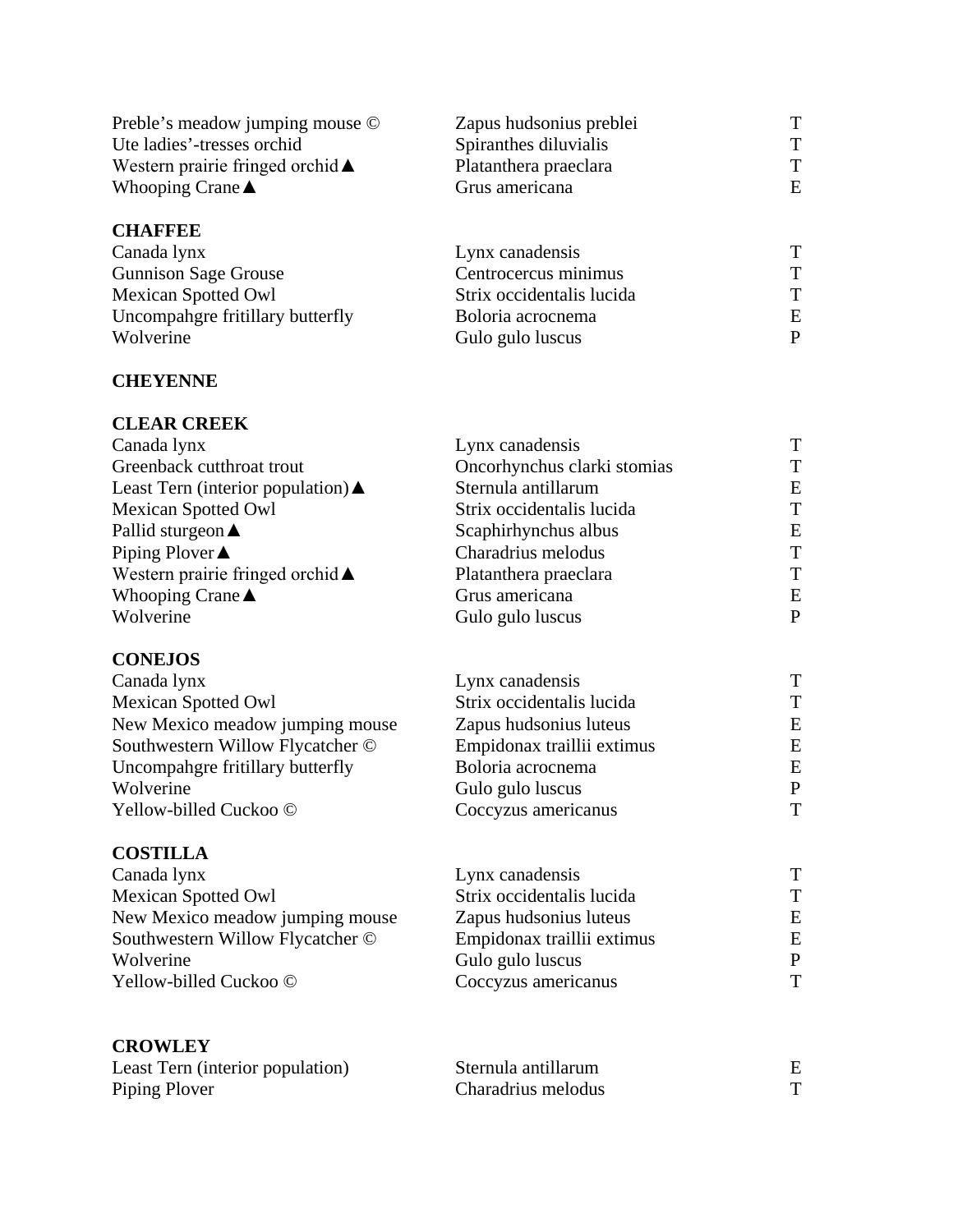# **CUSTER**

| Lynx canadensis             |   |
|-----------------------------|---|
| Oncorhynchus clarki stomias | т |
| Strix occidentalis lucida   |   |
| Gulo gulo luscus            | P |
|                             |   |

## **DELTA**

| Bonytail chub                    | Gila elegans                | E |
|----------------------------------|-----------------------------|---|
| Canada lynx                      | Lynx canadensis             | т |
| Clay-loving wild buckwheat©      | Eriogonum pelinophilum      | E |
| Colorado hookless cactus         | Sclerocactus glaucus        | T |
| Colorado pikeminnow <sup>©</sup> | Ptychocheilus lucius        | Ε |
| Greenback cutthroat trout#       | Oncorhynchus clarki stomias | T |
| Gunnison Sage Grouse ©           | Centrocercus minimus        | T |
| Humpback chub                    | Gila cypha                  | E |
| Razorback sucker©                | Xyrauchen texanus           | E |
| Wolverine                        | Gulo gulo luscus            | P |
| Yellow-billed Cuckoo ©           | Coccyzus americanus         | T |

#### **DENVER**

| Sternula antillarum     | E |
|-------------------------|---|
| Scaphirhynchus albus    | E |
| Charadrius melodus      | т |
| Zapus hudsonius preblei | т |
| Spiranthes diluvialis   | т |
| Platanthera praeclara   | T |
| Grus americana          | E |
|                         |   |

# **DOLORES**

| Bonytail chub*                   | Gila elegans               | E |
|----------------------------------|----------------------------|---|
| Canada lynx                      | Lynx canadensis            | T |
| Colorado pikeminnow*             | Ptychocheilus lucius       | E |
| Gunnison Sage Grouse ©           | Centrocercus minimus       | T |
| Humpback chub*                   | Gila cypha                 | Ε |
| <b>Mexican Spotted Owl</b>       | Strix occidentalis lucida  | T |
| Razorback sucker*                | Xyrauchen texanus          | E |
| Southwestern Willow Flycatcher   | Empidonax traillii extimus | E |
| Uncompahgre fritillary butterfly | Boloria acrocnema          | E |
| Wolverine                        | Gulo gulo luscus           | P |
| <b>Yellow-billed Cuckoo</b>      | Coccyzus americanus        | T |
|                                  |                            |   |

# **DOUGLAS**

| Greenback cutthroat trout                         | Oncorhynchus clarki stomias | m |
|---------------------------------------------------|-----------------------------|---|
| Least Tern (interior population) $\blacktriangle$ | Sternula antillarum         |   |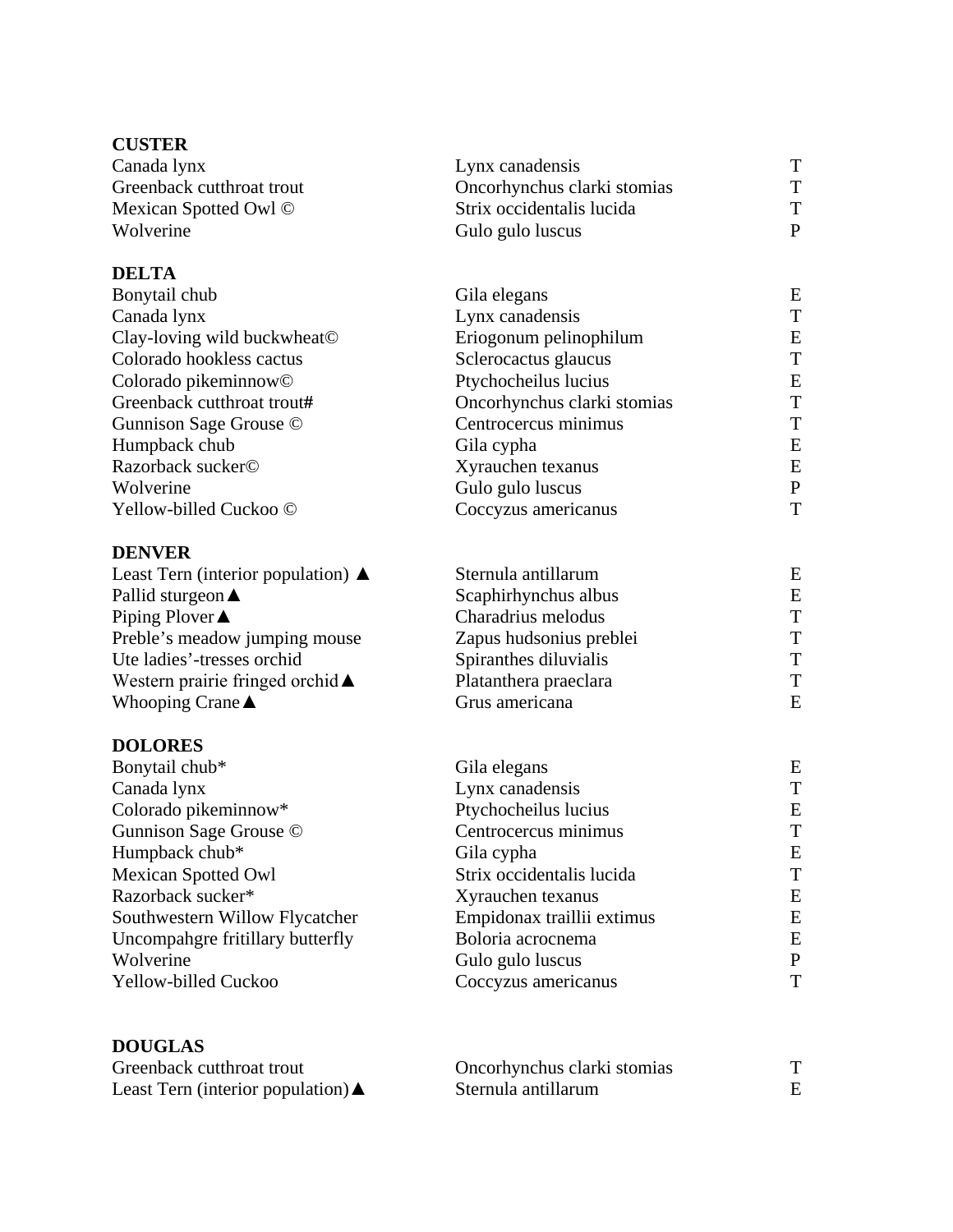| Mexican Spotted Owl ©                           | Strix occidentalis lucida   | T            |
|-------------------------------------------------|-----------------------------|--------------|
| Pallid sturgeon $\triangle$                     | Scaphirhynchus albus        | E            |
| Pawnee montane skipper                          | Hesperia leonardus montana  | T            |
| Piping Plover▲                                  | Charadrius melodus          | T            |
| Preble's meadow jumping mouse©                  | Zapus hudsonius preblei     | T            |
| Ute ladies'-tresses orchid                      | Spiranthes diluvialis       | T            |
| Western prairie fringed orchid ▲                | Platanthera praeclara       | T            |
| Whooping Crane $\blacktriangle$                 | Grus americana              | E            |
| <b>EAGLE</b>                                    |                             |              |
| Bonytail chub*                                  | Gila elegans                | E            |
| Canada lynx                                     | Lynx canadensis             | T            |
| Colorado pikeminnow*                            | Ptychocheilus lucius        | E            |
| Greenback cutthroat trout#                      | Oncorhynchus clarki stomias | T            |
| Humpback chub*                                  | Gila cypha                  | E            |
| <b>Mexican Spotted Owl</b>                      | Strix occidentalis lucida   | T            |
| Penland alpine fen mustard                      | Eutrema penlandii           | T            |
| Razorback sucker*                               | Xyrauchen texanus           | E            |
| Uncompahgre fritillary butterfly                | Boloria acrocnema           | E            |
| Ute ladies'-tresses orchid                      | Spiranthes diluvialis       | T            |
| Wolverine                                       | Gulo gulo luscus            | $\mathbf{P}$ |
| Yellow-billed Cuckoo                            | Coccyzus americanus         | T            |
| <b>ELBERT</b>                                   |                             |              |
| Least Tern (interior population) $\triangle$    | Sternula antillarum         | E            |
| Pallid sturgeon $\triangle$                     | Scaphirhynchus albus        | E            |
| Piping Plover $\triangle$                       | Charadrius melodus          | T            |
| Preble's meadow jumping mouse                   | Zapus hudsonius preblei     | T            |
| Western prairie fringed orchid $\blacktriangle$ | Platanthera praeclara       | T            |
| Whooping Crane $\triangle$                      | Grus americana              | E            |
| <b>EL PASO</b>                                  |                             |              |
| Greenback cutthroat trout                       | Oncorhynchus clarki stomias | T            |
| Least Tern (interior population) $\triangle$    | Sternula antillarum         | Ε            |
| Mexican Spotted Owl©                            | Strix occidentalis lucida   | T            |
| Pallid sturgeon <b>▲</b>                        | Scaphirhynchus albus        | Ε            |
| Pawnee montane skipper                          | Hesperia leonardus montana  | T            |
| Piping Plover $\blacktriangle$                  | Charadrius melodus          | Т            |
| Preble's meadow jumping mouse©                  | Zapus hudsonius preblei     | T            |
| Ute ladies'-tresses orchid                      | Spiranthes diluvialis       | T            |
| Western prairie fringed orchid $\blacktriangle$ | Platanthera praeclara       | T            |
| Whooping Crane $\blacktriangle$                 | Grus americana              | E            |
| Wolverine                                       | Gulo gulo luscus            | $\mathbf{P}$ |
| <b>FREMONT</b>                                  |                             |              |
| Canada lynx                                     | Lynx canadensis             | T            |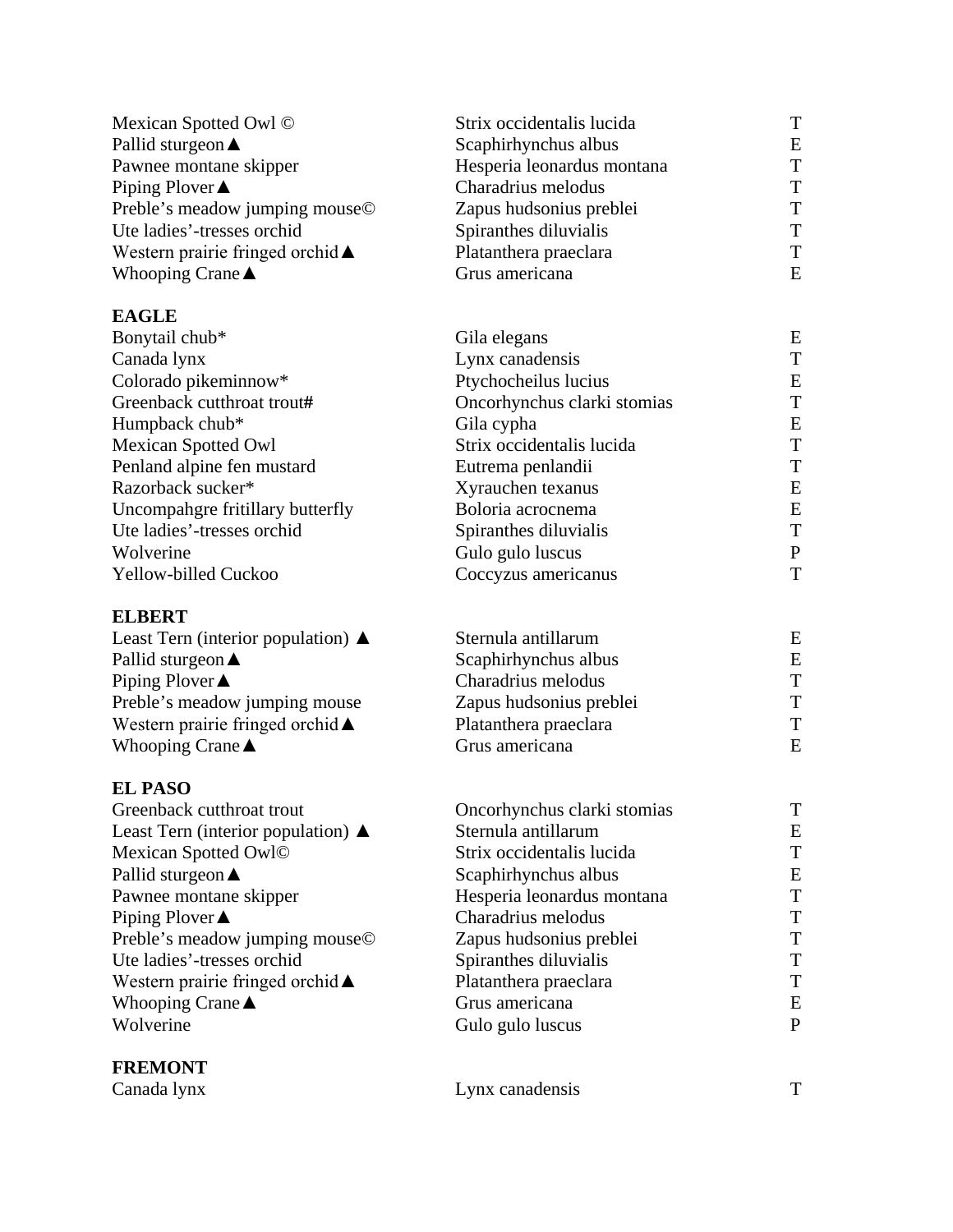| Mexican Spotted Owl ©<br>Wolverine | Strix occidentalis lucida<br>Gulo gulo luscus | T<br>$\mathbf{P}$ |
|------------------------------------|-----------------------------------------------|-------------------|
|                                    |                                               |                   |
| <b>GARFIELD</b>                    |                                               |                   |
| Bonytail chub                      | Gila elegans                                  | E                 |
| Canada lynx                        | Lynx canadensis                               | T                 |
| Colorado hookless cactus           | Sclerocactus glaucus                          | T                 |
| Colorado pikeminnow <sup>©</sup>   | Ptychocheilus lucius                          | E                 |
| De Beque phacelia©                 | Phacelia submutica                            | T                 |
| Greenback cutthroat trout#         | Oncorhynchus clarki stomias                   | T                 |
| Humpback chub                      | Gila cypha                                    | E                 |
| <b>Mexican Spotted Owl</b>         | Strix occidentalis lucida                     | T                 |
| Parachute beardtongue©             | Penstemon debilis                             | T                 |
| Razorback sucker©                  | Xyrauchen texanus                             | E                 |
| Ute ladies'-tresses orchid         | Spiranthes diluvialis                         | T                 |
| Wolverine                          | Gulo gulo luscus                              | ${\bf P}$         |
| Yellow-billed Cuckoo               | Coccyzus americanus                           | T                 |
| <b>GILPIN</b>                      |                                               |                   |
| Canada lynx                        | Lynx canadensis                               | T                 |
| Least Tern (interior population) ▲ | Sternula antillarum                           | E                 |
| <b>Mexican Spotted Owl</b>         | Strix occidentalis lucida                     | T                 |
| Pallid sturgeon <b>▲</b>           | Scaphirhynchus albus                          | E                 |
| Piping Plover▲                     | Charadrius melodus                            | T                 |
| Western prairie fringed orchid ▲   | Platanthera praeclara                         | T                 |
| Whooping Crane $\triangle$         | Grus americana                                | E                 |
| Wolverine                          | Gulo gulo luscus                              | $\mathbf{P}$      |
| <b>GRAND</b>                       |                                               |                   |
| Bonytail chub*                     | Gila elegans                                  | E                 |
| Canada lynx                        | Lynx canadensis                               | T                 |
| Colorado pikeminnow*               | Ptychocheilus lucius                          | E                 |
| Greenback cutthroat trout#         | Oncorhynchus clarki stomias                   | $\mathbf T$       |
| Humpback chub*                     | Gila cypha                                    | E                 |
| Kremmling Osterhout milkvetch      | Astragalus osterhoutii                        | E                 |
| Kremmling beardtongue              | Penstemon penlandii                           | E                 |
| Razorback sucker*                  | Xyrauchen texanus                             | ${\bf E}$         |
| Uncompahgre fritillary butterfly   | Boloria acrocnema                             | E                 |
| Wolverine                          | Gulo gulo luscus                              | ${\bf P}$         |
| Yellow-billed Cuckoo               | Coccyzus americanus                           | T                 |
|                                    |                                               |                   |
| <b>GUNNISON</b>                    |                                               |                   |
| Bonytail chub*                     | Gila elegans                                  | E                 |
| Canada lynx                        | Lynx canadensis                               | T                 |
| Colorado pikeminnow*               | Ptychocheilus lucius                          | E                 |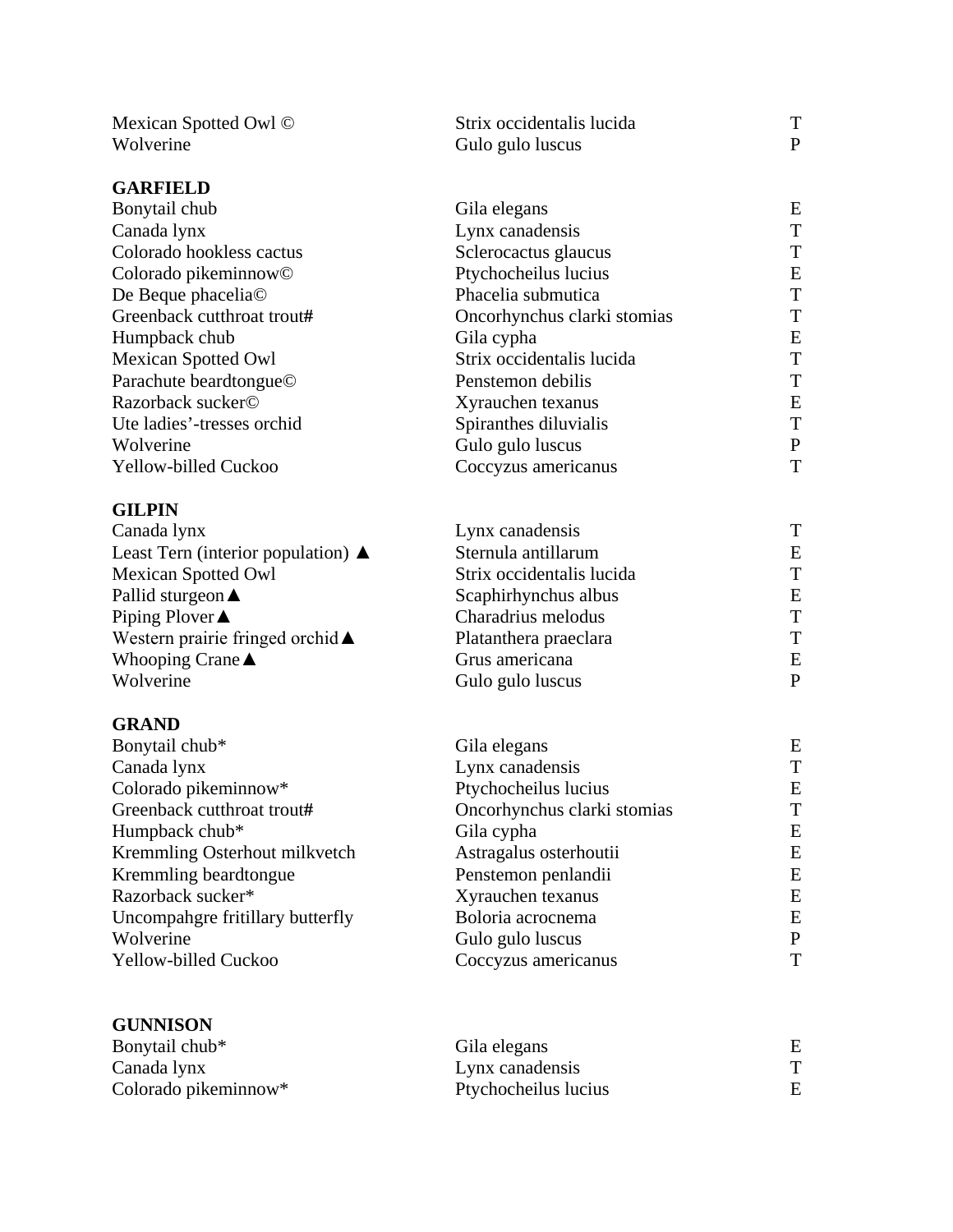| Greenback cutthroat trout#                   | Oncorhynchus clarki stomias | T              |
|----------------------------------------------|-----------------------------|----------------|
| Gunnison sage-grouse ©                       | Centrocercus minimus        | T              |
| Humpback chub*                               | Gila cypha                  | E              |
| Razorback sucker*                            | Xyrauchen texanus           | E              |
| Skiff milkvetch                              | Astragalus microcymbus      | $\overline{C}$ |
| Uncompahgre fritillary butterfly             | Boloria acrocnema           | E              |
| Wolverine                                    | Gulo gulo luscus            | ${\bf P}$      |
| Yellow-billed Cuckoo©                        | Coccyzus americanus         | T              |
| <b>HINSDALE</b>                              |                             |                |
| Bonytail chub*                               | Gila elegans                | E              |
| Canada lynx                                  | Lynx canadensis             | T              |
| Colorado pikeminnow*                         | Ptychocheilus lucius        | E              |
| Gunnison sage-grouse ©                       | Centrocercus minimus        | T              |
| Humpback chub*                               | Gila cypha                  | E              |
| Pagosa skyrocket                             | Ipomopsis polyantha         | E              |
| Razorback sucker*                            | Xyrauchen texanus           | E              |
| Southwestern Willow Flycatcher               | Empidonax traillii extimus  | E              |
| Uncompahgre fritillary butterfly             | Boloria acrocnema           | E              |
| Wolverine                                    | Gulo gulo luscus            | ${\bf P}$      |
| Yellow-billed Cuckoo                         | Coccyzus americanus         | T              |
| <b>HUERFANO</b>                              |                             |                |
| Canada lynx                                  | Lynx canadensis             | T              |
| Greenback cutthroat trout                    | Oncorhynchus clarki stomias | T              |
| Mexican Spotted Owl©                         | Strix occidentalis lucida   | T              |
| Wolverine                                    | Gulo gulo luscus            | $\mathbf{P}$   |
| <b>JACKSON</b>                               |                             |                |
| Bonytail chub*                               | Gila elegans                | E              |
| Canada lynx                                  | Lynx canadensis             | T              |
| Colorado pikeminnow*                         | Ptychocheilus lucius        | E              |
| Humpback chub*                               | Gila cypha                  | E              |
| Least Tern (interior population) $\triangle$ | Sternula antillarum         | E              |
| North Park phacelia                          | Phacelia formosula          | E              |
| Pallid sturgeon $\triangle$                  | Scaphirhynchus albus        | E              |
| Piping Plover $\triangle$                    | Charadrius melodus          | T              |
| Razorback sucker*                            | Xyrauchen texanus           | E              |
| Western prairie fringed orchid ▲             | Platanthera praeclara       | T              |
| Whooping Crane $\blacktriangle$              | Grus americana              | E              |
| Wolverine                                    | Gulo gulo luscus            | $\mathbf P$    |
| Yellow-billed Cuckoo                         | Coccyzus americanus         | T              |
| <b>JEFFERSON</b>                             |                             |                |
| Canada lynx                                  | Lynx canadensis             | T              |
| Least Tern (interior population) $\triangle$ | Sternula antillarum         | Ε              |
|                                              |                             |                |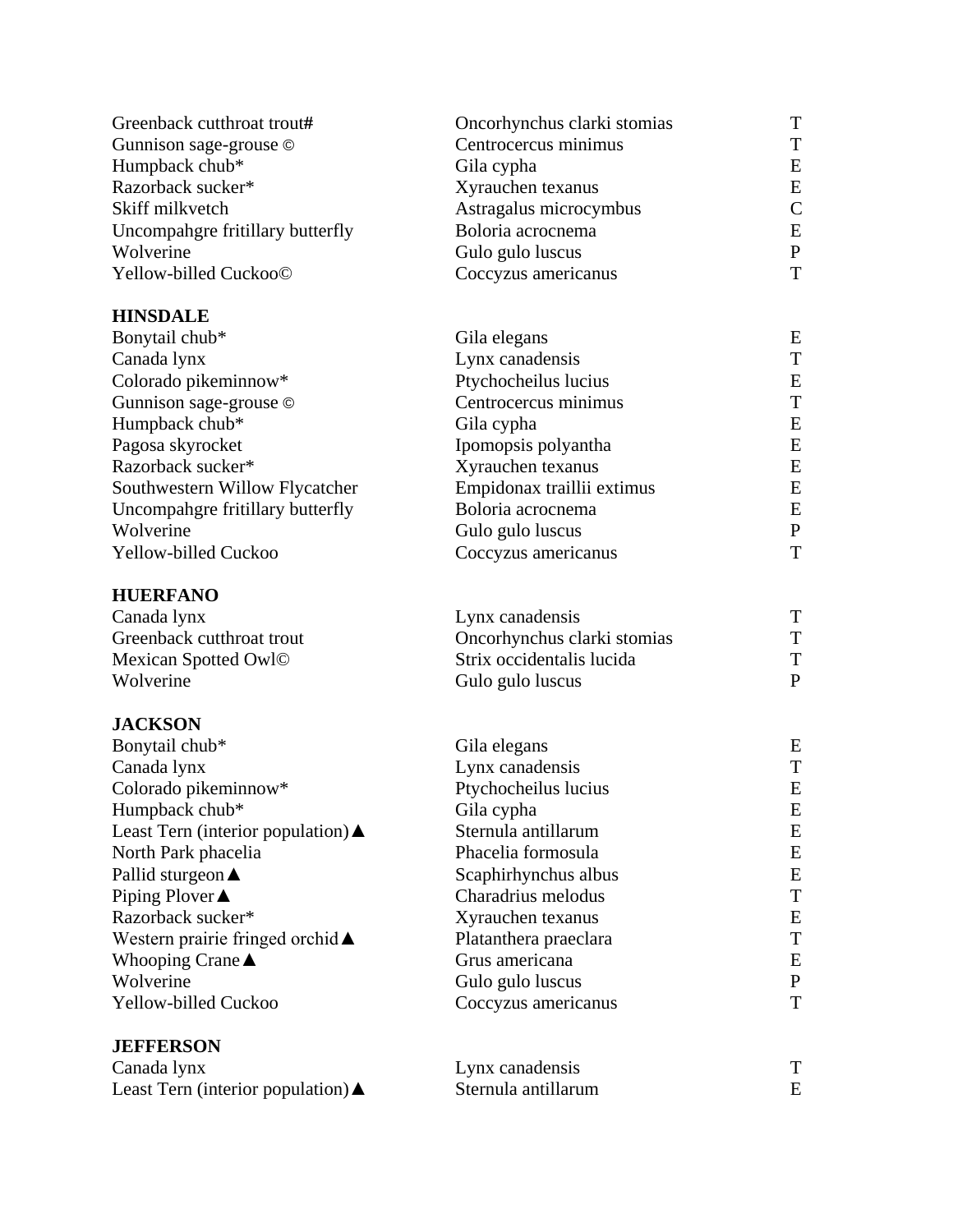| Mexican Spotted Owl©                       | Strix occidentalis lucida  | T |
|--------------------------------------------|----------------------------|---|
| Pallid sturgeon $\triangle$                | Scaphirhynchus albus       | E |
| Pawnee montane skipper                     | Hesperia leonardus montana | T |
| Piping Plover $\triangle$                  | Charadrius melodus         | T |
| Preble's meadow jumping mouse©             | Zapus hudsonius preblei    | T |
| Ute ladies'-tresses orchid                 | Spiranthes diluvialis      | T |
| Western prairie fringed orchid $\triangle$ | Platanthera praeclara      | T |
| Whooping Crane $\blacktriangle$            | Grus americana             | E |
| Wolverine                                  | Gulo gulo luscus           | P |
| <b>KIOWA</b>                               |                            |   |
| Least Tern (interior population)           | Sternula antillarum        | E |
| Piping Plover                              | Charadrius melodus         | T |

#### **KIT CARSON**

None

# **LAKE**

| Bonytail chub*                   | Gila elegans                | E |
|----------------------------------|-----------------------------|---|
| Canada lynx                      | Lynx canadensis             | T |
| Greenback cutthroat trout        | Oncorhynchus clarki stomias | T |
| Colorado pikeminnow*             | Ptychocheilus lucius        | E |
| Humpback chub*                   | Gila cypha                  | E |
| Penland alpine fen mustard       | Eutrema penlandii           | T |
| Razorback sucker*                | Xyrauchen texanus           | E |
| Uncompahgre fritillary butterfly | Boloria acrocnema           | E |

# **LA PLATA**

| Lynx canadensis            | T |
|----------------------------|---|
| Ptychocheilus lucius       | E |
| Pediocactus knowltonii     | E |
| Strix occidentalis lucida  | T |
| Zapus hudsonius luteus     | E |
| Xyrauchen texanus          | E |
| Astragalus schmolliae      | C |
| Empidonax traillii extimus | E |
| Boloria acrocnema          | E |
| Gulo gulo luscus           | P |
| Coccyzus americanus        | T |
|                            |   |

# **LARIMER**

| Arapahoe stonefly         | Capnia arapahoe             |   |
|---------------------------|-----------------------------|---|
| Black-footed ferret §     | Mustela nigripes            | E |
| Canada lynx               | Lynx canadensis             |   |
| Greenback cutthroat trout | Oncorhynchus clarki stomias |   |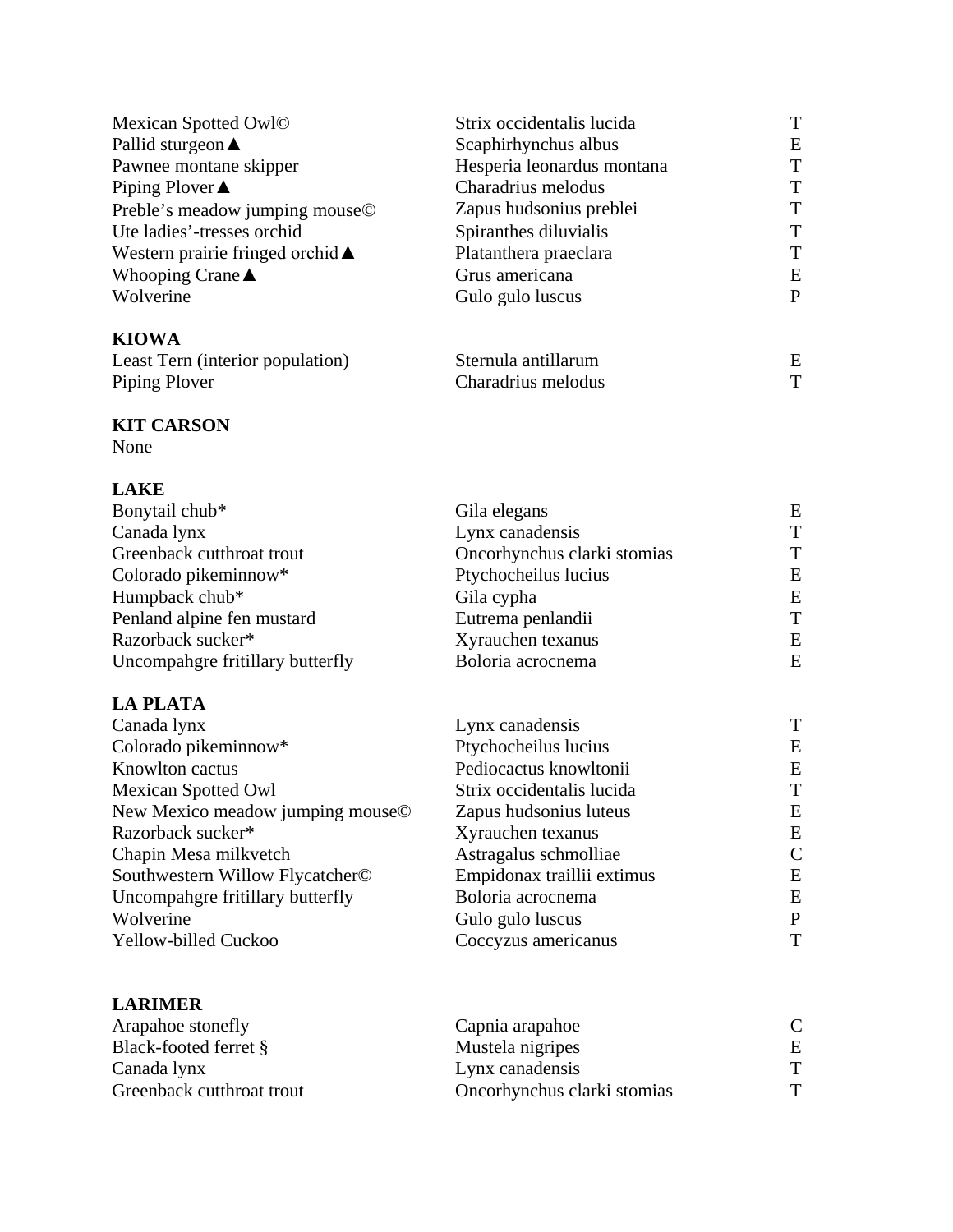| Least Tern (interior population) $\triangle$      | Sternula antillarum         | E            |
|---------------------------------------------------|-----------------------------|--------------|
| <b>Mexican Spotted Owl</b>                        | Strix occidentalis lucida   | T            |
| North Park phacelia                               | Phacelia formosula          | Ε            |
| Pallid sturgeon <b>▲</b>                          | Scaphirhynchus albus        | E            |
| Piping Plover ▲                                   | Charadrius melodus          | T            |
| Preble's meadow jumping mouse©                    | Zapus hudsonius preblei     | T            |
| Ute ladies'-tresses orchid                        | Spiranthes diluvialis       | T            |
| Western prairie fringed orchid $\blacktriangle$   | Platanthera praeclara       | T            |
| Whooping Crane $\triangle$                        | Grus americana              | E            |
| Wolverine                                         | Gulo gulo luscus            | $\mathbf{P}$ |
| <b>LAS ANIMAS</b>                                 |                             |              |
| Canada lynx                                       | Lynx canadensis             | T            |
| <b>Mexican Spotted Owl</b>                        | Strix occidentalis lucida   | T            |
| New Mexico meadow jumping mouse©                  | Zapus hudsonius luteus      | E            |
| Wolverine                                         | Gulo gulo luscus            | $\mathbf{P}$ |
| <b>LINCOLN</b>                                    |                             |              |
| Least Tern (interior population) $\blacktriangle$ | Sternula antillarum         | E            |
| Pallid sturgeon $\triangle$                       | Scaphirhynchus albus        | E            |
| Piping Plover▲                                    | Charadrius melodus          | T            |
| Western prairie fringed orchid ▲                  | Platanthera praeclara       | T            |
| Whooping Crane ▲                                  | Grus americana              | E            |
| <b>LOGAN</b>                                      |                             |              |
| Least Tern (interior population) $\blacktriangle$ | Sternula antillarum         | E            |
| Pallid sturgeon $\triangle$                       | Scaphirhynchus albus        | E            |
| Piping Plover                                     | Charadrius melodus          | T            |
| Western prairie fringed orchid ▲                  | Platanthera praeclara       | T            |
| Whooping Crane $\triangle$                        | Grus americana              | E            |
| <b>MESA</b>                                       |                             |              |
| Bonytail chub <sup>©</sup>                        | Gila elegans                | E            |
| Canada lynx                                       | Lynx canadensis             | T            |
| Colorado hookless cactus                          | Sclerocactus glaucus        | T            |
| Colorado pikeminnow <sup>©</sup>                  | Ptychocheilus lucius        | E            |
| De Beque phacelia©                                | Phacelia submutica          | T            |
| Greenback cutthroat trout#                        | Oncorhynchus clarki stomias | Τ            |
| Gunnison Sage Grouse©                             | Centrocercus minimus        | T            |
| Humpback chub <sup>©</sup>                        | Gila cypha                  | Ε            |
| <b>Mexican Spotted Owl</b>                        | Strix occidentalis lucida   | T            |
| Razorback sucker©                                 | Xyrauchen texanus           | Ε            |
| Wolverine                                         | Gulo gulo luscus            | $\mathbf{P}$ |
| Yellow-billed Cuckoo©                             | Coccyzus americanus         | T            |

## **MINERAL**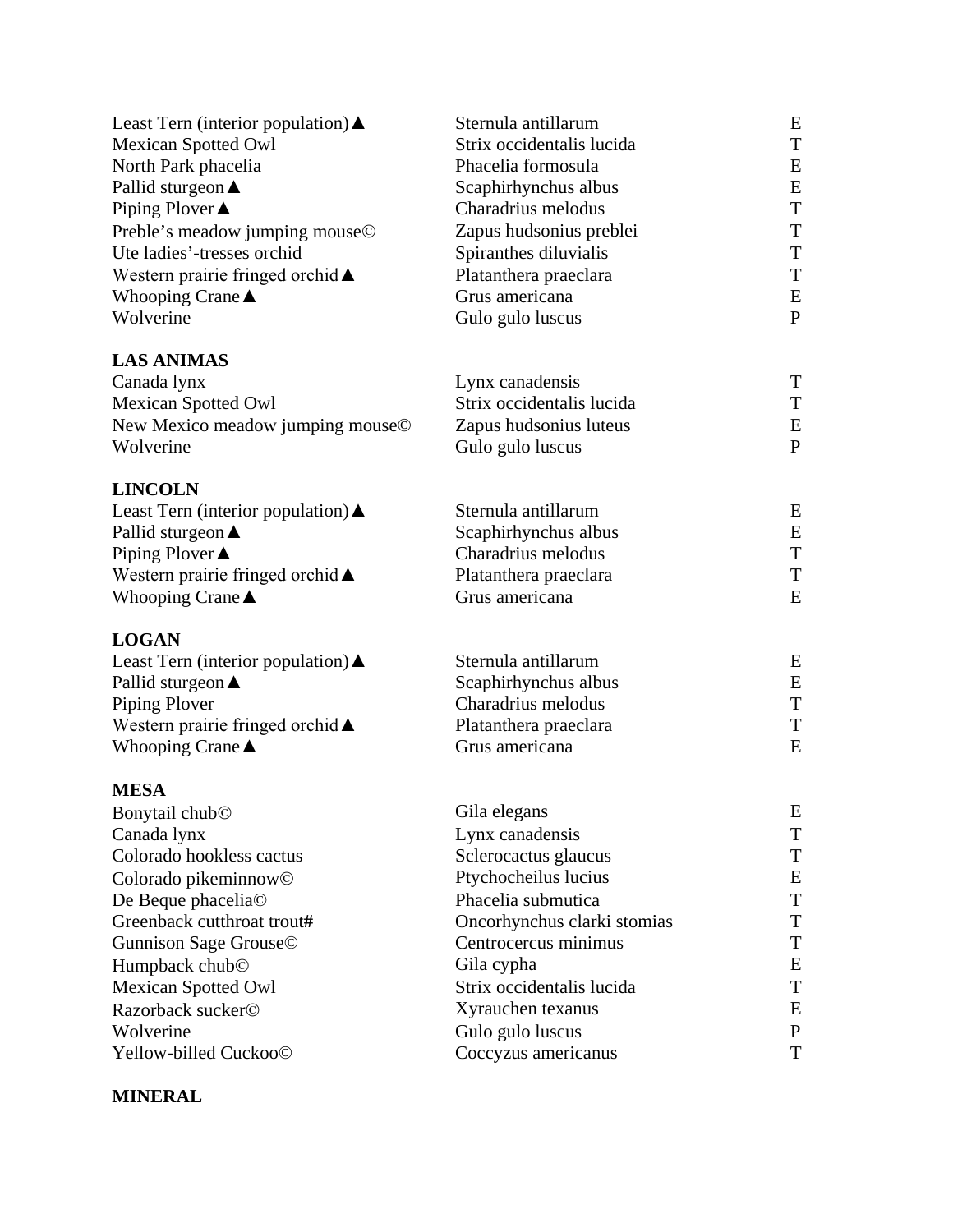| Bonytail chub*                          | Gila elegans                | E                            |
|-----------------------------------------|-----------------------------|------------------------------|
| Canada lynx                             | Lynx canadensis             | T                            |
| Colorado pikeminnow*                    | Ptychocheilus lucius        | E                            |
| Humpback chub*                          | Gila cypha                  | E                            |
| Razorback sucker*                       | Xyrauchen texanus           | E                            |
| Southwestern Willow Flycatcher          | Empidonax traillii extimus  | E                            |
| Uncompahgre fritillary butterfly        | Boloria acrocnema           | E                            |
| Wolverine                               | Gulo gulo luscus            | $\mathbf P$                  |
| Yellow-billed Cuckoo                    | Coccyzus americanus         | T                            |
| <b>MOFFAT</b>                           |                             |                              |
| Bonytail chub <sup>©</sup>              | Gila elegans                | Ε                            |
| Canada lynx                             | Lynx canadensis             | T                            |
| Colorado pikeminnow <sup>©</sup>        | Ptychocheilus lucius        | E                            |
| Humpback chub©                          | Gila cypha                  | E                            |
| <b>Mexican Spotted Owl</b>              | Strix occidentalis lucida   | T                            |
| Razorback sucker©                       | Xyrauchen texanus           | E                            |
| Ute ladies'-tresses orchid (Yampa River | Spiranthes diluvialis       | T                            |
| floodplain)                             |                             |                              |
| Wolverine                               | Gulo gulo luscus            | $\mathbf{P}$                 |
| Yellow-billed Cuckoo©                   | Coccyzus americanus         | T                            |
| <b>MONTEZUMA</b>                        |                             |                              |
| Bonytail chub*                          | Gila elegans                | Ε                            |
| Canada lynx                             | Lynx canadensis             | T                            |
| Chapin Mesa milkvetch                   | Astragalus schmolliae       | $\mathcal{C}$                |
| Colorado pikeminnow*©                   | Ptychocheilus lucius        | E                            |
| Greenback cutthroat trout#              | Oncorhynchus clarki stomias | T                            |
| Gunnison Sage Grouse©                   | Centrocercus minimus        | T                            |
| Humpback chub                           | Gila cypha                  | E                            |
| Mancos milkvetch                        | Astragalus humillimus       | E                            |
| Mesa Verde cactus                       | Sclerocactus mesae-verdae   | T                            |
| <b>Mexican Spotted Owl</b>              | Strix occidentalis lucida   | $\mathbf{r}$<br>$\mathbf{I}$ |
| New Mexico meadow jumping mouse         | Zapus hudsonius luteus      | E                            |
| Razorback sucker*©                      | Xyrauchen texanus           | E                            |
| Southwestern Willow Flycatcher          | Empidonax traillii extimus  | E                            |
| Wolverine                               | Gulo gulo luscus            | $\mathbf P$                  |
| Yellow-billed Cuckoo                    | Coccyzus americanus         | T                            |
|                                         |                             |                              |

| Bonytail chub*             | Gila elegans           | E |
|----------------------------|------------------------|---|
| Canada lynx                | Lynx canadensis        | т |
| Clay-loving wild buckwheat | Eriogonum pelinophilum | E |
| Colorado hookless cactus   | Sclerocactus glaucus   | T |
| Colorado pikeminnow*       | Ptychocheilus lucius   | E |

**MONTROSE**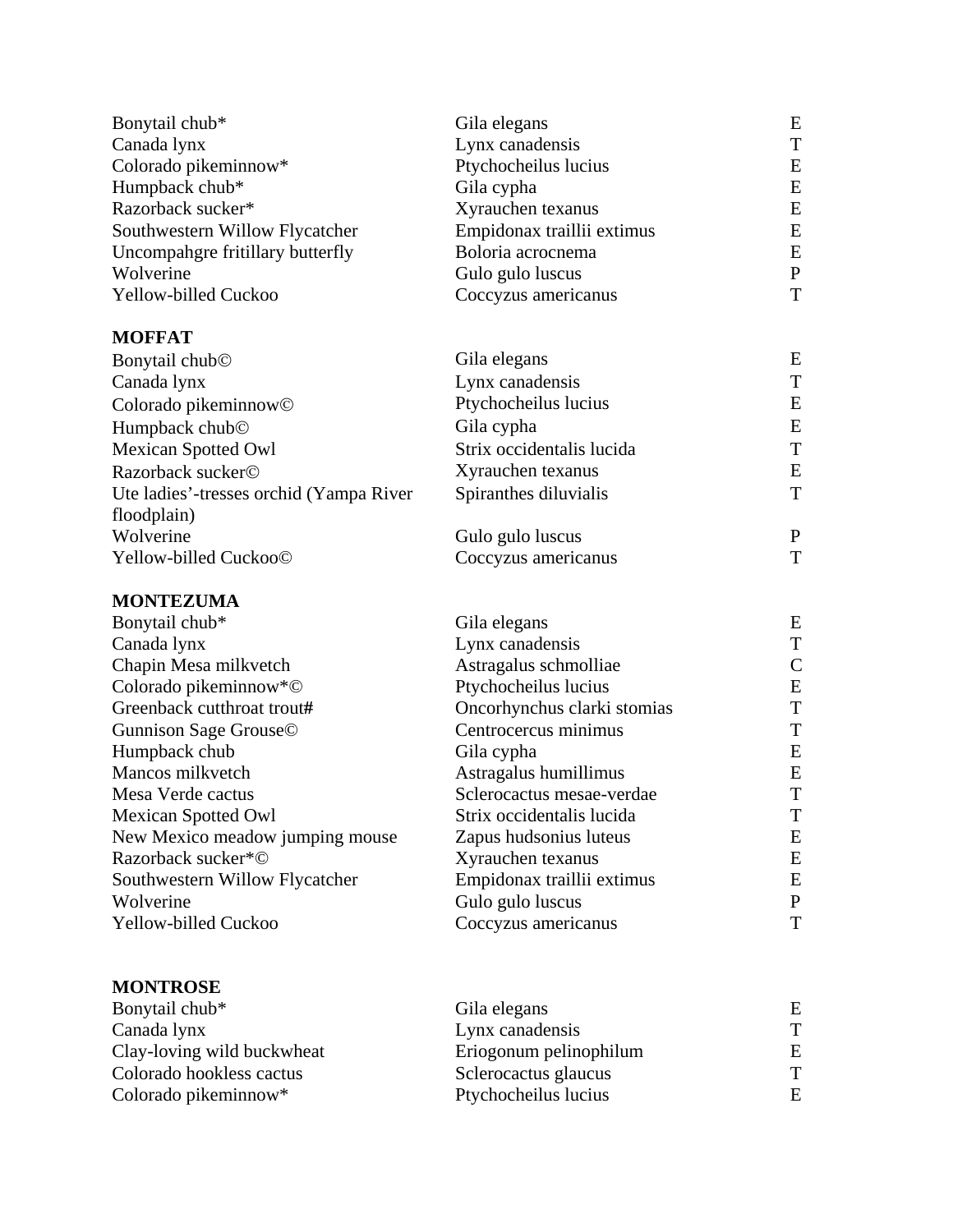| Greenback cutthroat trout                       | Oncorhynchus clarki ssp. stomias | T            |
|-------------------------------------------------|----------------------------------|--------------|
| Gunnison Sage Grouse©                           | Centrocercus minimus             | T            |
| Humpback chub*                                  | Gila cypha                       | E            |
| <b>Mexican Spotted Owl</b>                      | Strix occidentalis lucida        | T            |
| Razorback sucker*                               | Xyrauchen texanus                | E            |
| Wolverine                                       | Gulo gulo luscus                 | $\mathbf{P}$ |
| Yellow-billed Cuckoo©                           | Coccyzus americanus              | T            |
| <b>MORGAN</b>                                   |                                  |              |
| Least Tern (interior population)                | Sternula antillarum              | E            |
| Pallid sturgeon <b>▲</b>                        | Scaphirhynchus albus             | E            |
| Piping Plover                                   | Charadrius melodus               | T            |
| Preble's meadow jumping mouse                   | Zapus hudsonius preblei          | T            |
| Ute ladies'-tresses orchid                      | Spiranthes diluvialis            | T            |
| Western prairie fringed orchid $\blacktriangle$ | Platanthera praeclara            | T            |
| Whooping Crane $\triangle$                      | Grus americana                   | E            |
| <b>OTERO</b>                                    |                                  |              |
| Least Tern (interior population)                | Sternula antillarum              | E            |
| Piping Plover                                   | Charadrius melodus               | T            |
| <b>OURAY</b>                                    |                                  |              |
| Bonytail chub*                                  | Gila elegans                     | E            |
| Canada lynx                                     | Lynx canadensis                  | T            |
| Colorado pikeminnow*                            | Ptychocheilus lucius             | E            |
| Greenback cutthroat trout#                      | Oncorhynchus clarki stomias      | T            |
| Gunnison Sage Grouse©                           | Centrocercus minimus             | T            |
| Humpback chub*                                  | Gila cypha                       | E            |
| Razorback sucker*                               | Xyrauchen texanus                | E            |
| Uncompahgre fritillary butterfly                | Boloria acrocnema                | E            |
| Wolverine                                       | Gulo gulo luscus                 | $\mathbf P$  |
| Yellow-billed Cuckoo©                           | Coccyzus americanus              | T            |
| <b>PARK</b>                                     |                                  |              |
| Bonytail chub*                                  | Gila elegans                     | E            |
| Canada lynx                                     | Lynx canadensis                  | T            |
| Colorado pikeminnow*                            | Ptychocheilus lucius             | Ε            |
| Greenback cutthroat trout                       | Oncorhynchus clarki stomias      | T            |
| Humpback chub*                                  | Gila cypha                       | Ε            |
| Least Tern (interior population) ▲              | Sternula antillarum              | Ε            |
| <b>Mexican Spotted Owl</b>                      | Strix occidentalis lucida        | T            |
| Pallid sturgeon <b>▲</b>                        | Scaphirhynchus albus             | Ε            |
| Pawnee montane skipper                          | Hesperia leonardus montana       | T            |
| Penland alpine fen mustard                      | Eutrema penlandii                | Τ            |
| Piping Plover▲                                  | Charadrius melodus               | T            |
| Razorback sucker*                               | Xyrauchen texanus                | E            |
|                                                 |                                  |              |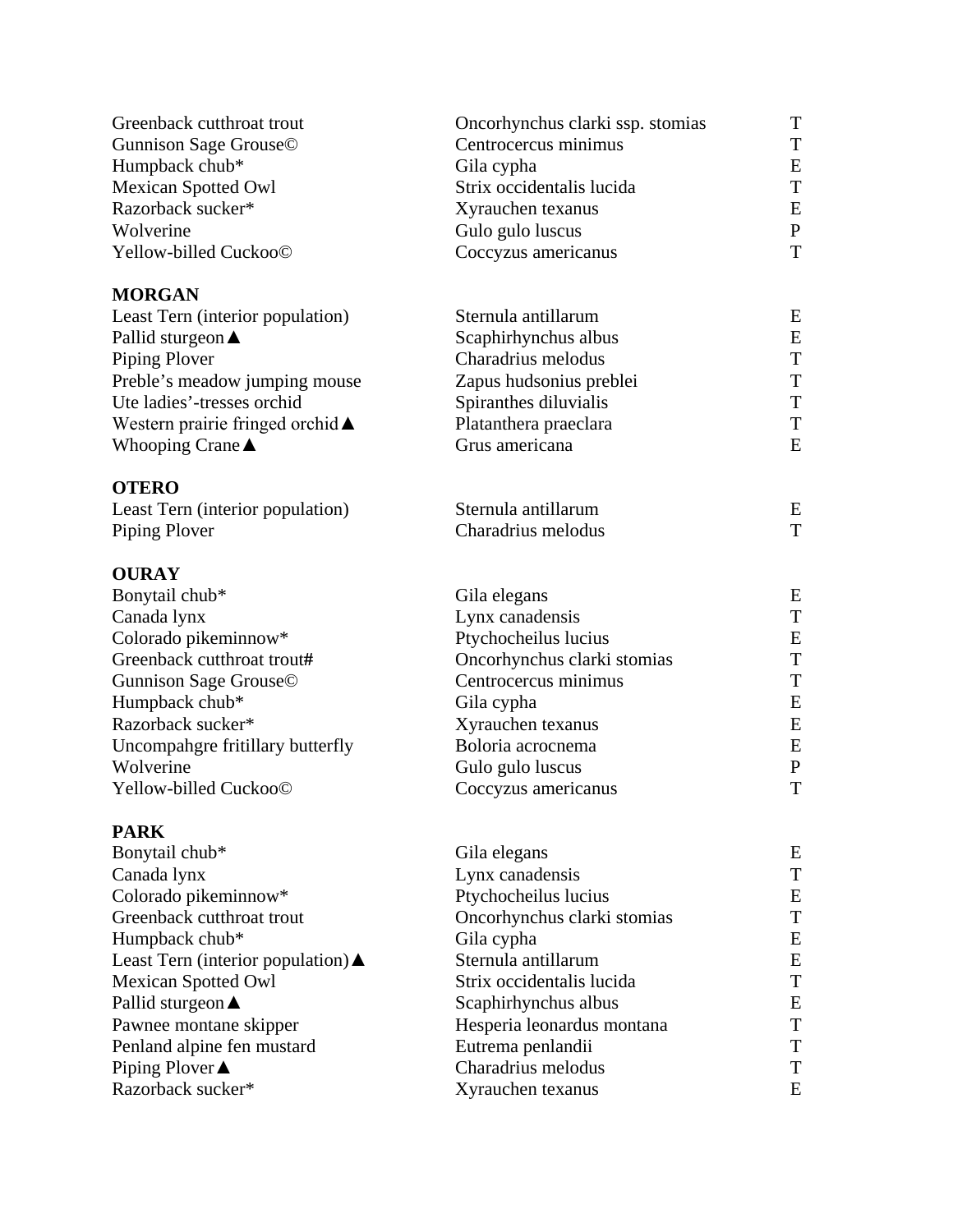| Uncompahgre fritillary butterfly           | Boloria acrocnema     |  |
|--------------------------------------------|-----------------------|--|
| Western prairie fringed orchid $\triangle$ | Platanthera praeclara |  |
| Whooping Crane $\triangle$                 | Grus americana        |  |
| Wolverine                                  | Gulo gulo luscus      |  |

#### **PHILLIPS**

None

# **PITKIN**

| Gila elegans                | E                    |
|-----------------------------|----------------------|
| Lynx canadensis             | T                    |
|                             | E                    |
| Oncorhynchus clarki stomias | $\mathbf T$          |
| Gila cypha                  | E                    |
| Strix occidentalis lucida   | $\mathbf T$          |
| Xyrauchen texanus           | E                    |
| Boloria acrocnema           | E                    |
| Spiranthes diluvialis       | $\mathbf T$          |
| Coccyzus americanus         | T                    |
|                             |                      |
| Mustela nigripes            | E                    |
| Sternula antillarum         | E                    |
| Charadrius melodus          | T                    |
|                             |                      |
| Mustela nigripes            | E                    |
| Lynx canadensis             | T                    |
| Oncorhynchus clarki stomias | $\mathbf T$          |
| Strix occidentalis lucida   | $\mathbf T$          |
| Gulo gulo luscus            | $\mathbf{P}$         |
|                             |                      |
| Mustela nigripes            | E                    |
| Gila elegans                | E                    |
| Lynx canadensis             | $\mathbf T$          |
| Ptychocheilus lucius        | E                    |
| Physaria congesta           | $\mathbf T$          |
| Physaria obcordata          | $\mathbf T$          |
| Gila cypha                  | E                    |
| Strix occidentalis lucida   | $\mathbf T$          |
| Xyrauchen texanus           | E                    |
| Gulo gulo luscus            | ${\bf P}$            |
| Coccyzus americanus         | T                    |
|                             | Ptychocheilus lucius |

### **RIO GRANDE**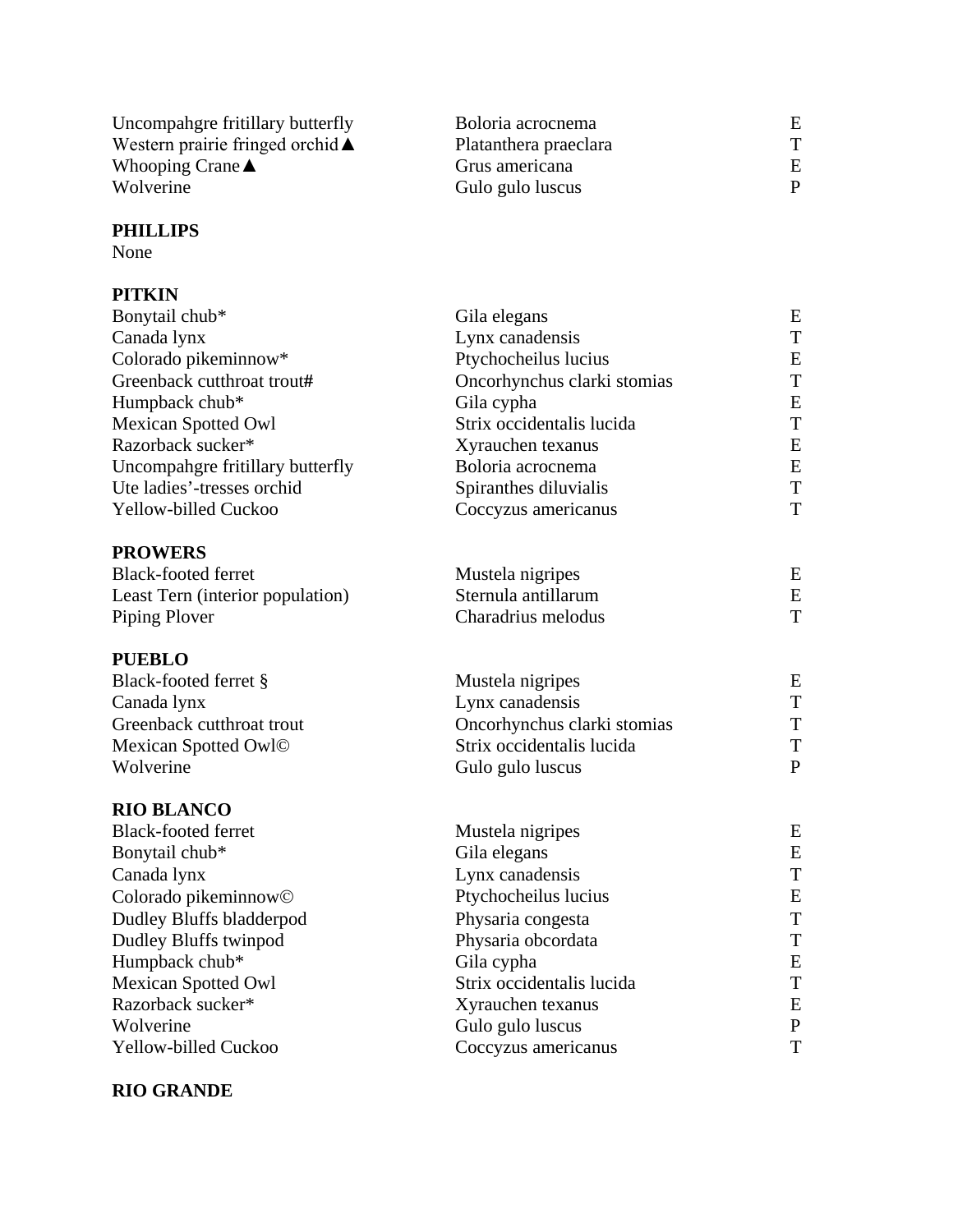| Canada lynx                      | Lynx canadensis             | T            |
|----------------------------------|-----------------------------|--------------|
| Colorado pikeminnow*             | Ptychocheilus lucius        | E            |
| <b>Mexican Spotted Owl</b>       | Strix occidentalis lucida   | T            |
| Razorback sucker*                | Xyrauchen texanus           | E            |
| Southwestern Willow Flycatcher   | Empidonax traillii extimus  | E            |
| Uncompahgre fritillary butterfly | Boloria acrocnema           | ${\bf E}$    |
| Wolverine                        | Gulo gulo luscus            | $\mathbf{P}$ |
| Yellow-billed Cuckoo©            | Coccyzus americanus         | T            |
| <b>ROUTT</b>                     |                             |              |
| Bonytail chub*                   | Gila elegans                | E            |
| Canada lynx                      | Lynx canadensis             | T            |
| Colorado pikeminnow*             | Ptychocheilus lucius        | E            |
| Greenback cutthroat trout#       | Oncorhynchus clarki stomias | T            |
| Humpback chub*                   | Gila cypha                  | E            |
| Razorback sucker*                | Xyrauchen texanus           | E            |
| Wolverine                        | Gulo gulo luscus            | $\mathbf{P}$ |
| Yellow-billed Cuckoo©            | Coccyzus americanus         | T            |
| <b>SAGUACHE</b>                  |                             |              |
| Bonytail chub*                   | Gila elegans                | E            |
| Canada lynx                      | Lynx canadensis             | T            |
| Colorado pikeminnow*             | Ptychocheilus lucius        | E            |
| Greenback cutthroat trout#       | Oncorhynchus clarki stomias | $\mathbf T$  |
| Gunnison Sage-grouse©            | Centrocercus minimus        | $\mathbf T$  |
| Humpback chub*                   | Gila cypha                  | E            |
| <b>Mexican Spotted Owl</b>       | Strix occidentalis lucida   | T            |
| Razorback sucker*                | Xyrauchen texanus           | E            |
| Skiff milkvetch                  | Astragalus microcymbus      | $\mathsf{C}$ |
| Southwestern Willow Flycatcher   | Empidonax traillii extimus  | E            |
| Uncompahgre fritillary butterfly | Boloria acrocnema           | E            |
| Wolverine                        | Gulo gulo luscus            | $\mathbf{P}$ |
| Yellow-billed Cuckoo             | Coccyzus americanus         | T            |
| <b>SAN JUAN</b>                  |                             |              |
| Bonytail chub*                   | Gila elegans                | E            |
| Canada lynx                      | Lynx canadensis             | T            |
| Colorado pikeminnow*             | Ptychocheilus lucius        | E            |
| Humpback chub*                   | Gila cypha                  | E            |
| Razorback sucker*                | Xyrauchen texanus           | E            |
| Southwestern Willow Flycatcher   | Empidonax traillii extimus  | E            |
| Uncompahgre fritillary butterfly | Boloria acrocnema           | E            |
| Wolverine                        | Gulo gulo luscus            | $\mathbf P$  |
| Yellow-billed Cuckoo             | Coccyzus americanus         | T            |

# **SAN MIGUEL**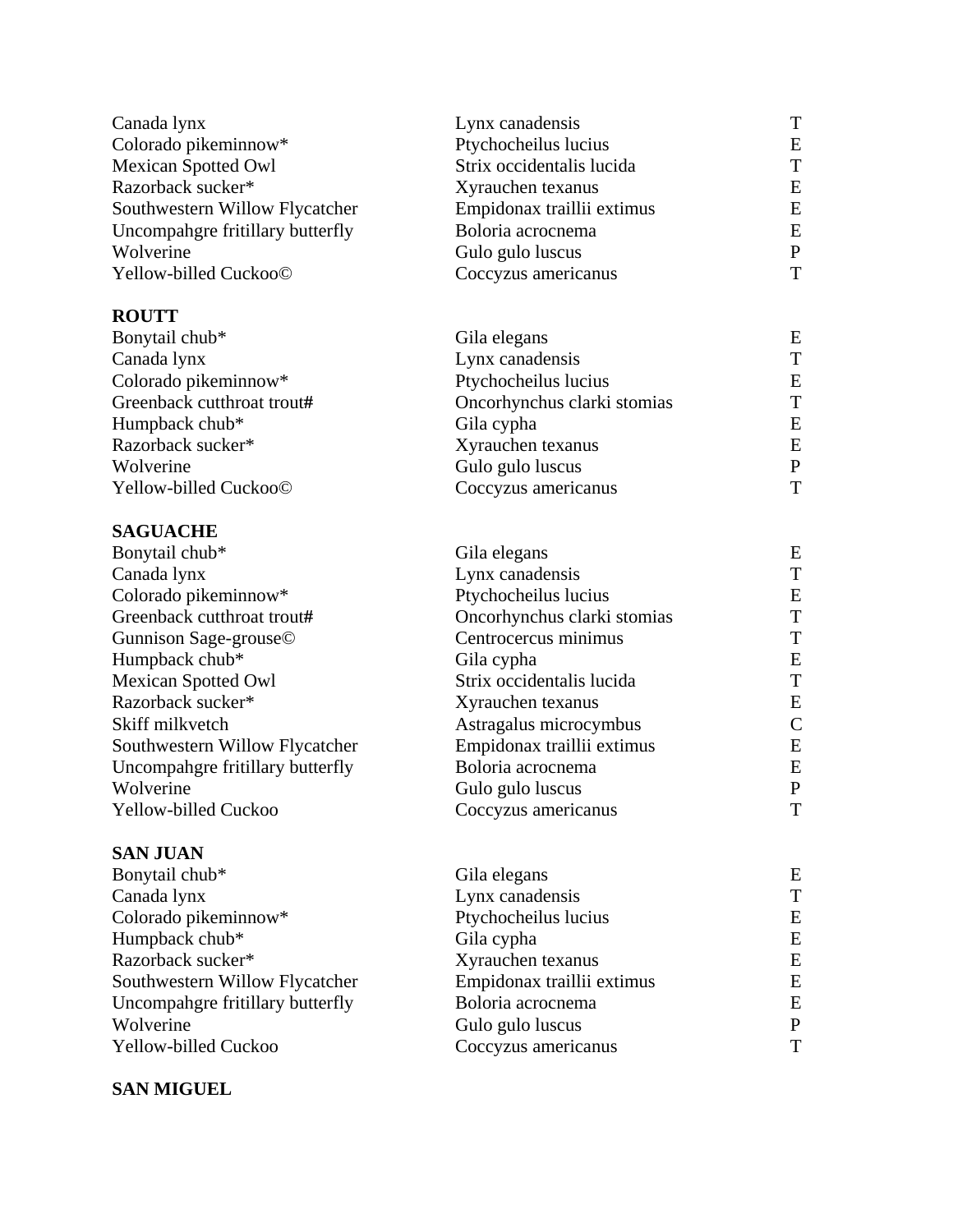| Bonytail chub*                                    | Gila elegans                | E            |
|---------------------------------------------------|-----------------------------|--------------|
| Canada lynx                                       | Lynx canadensis             | T            |
| Colorado pikeminnow*                              | Ptychocheilus lucius        | E            |
| Gunnison Sage-grouse©                             | Centrocercus minimus        | T            |
| Humpback chub*                                    | Gila cypha                  | E            |
| <b>Mexican Spotted Owl</b>                        | Strix occidentalis lucida   | T            |
| Razorback sucker*                                 | Xyrauchen texanus           | E            |
| Southwestern Willow Flycatcher                    | Empidonax traillii extimus  | E            |
| Uncompahgre fritillary butterfly                  | Boloria acrocnema           | E            |
| Wolverine                                         | Gulo gulo luscus            | $\mathbf{P}$ |
| Yellow-billed Cuckoo                              | Coccyzus americanus         | T            |
| <b>SEDGWICK</b>                                   |                             |              |
| Least Tern (interior population)                  | Sternula antillarum         | E            |
| Pallid sturgeon $\triangle$                       | Scaphirhynchus albus        | E            |
| Piping Plover                                     | Charadrius melodus          | T            |
| Western prairie fringed orchid $\blacktriangle$   | Platanthera praeclara       | T            |
| Whooping Crane $\blacktriangle$                   | Grus americana              | E            |
| <b>SUMMIT</b>                                     |                             |              |
| Bonytail chub*                                    | Gila elegans                | E            |
| Canada lynx                                       | Lynx canadensis             | T            |
| Colorado pikeminnow*                              | Ptychocheilus lucius        | Ε            |
| Greenback cutthroat trout#                        | Oncorhynchus clarki stomias | T            |
| Humpback chub*                                    | Gila cypha                  | E            |
| Kremmling Osterhout milkvetch                     | Astragalus osterhoutii      | E            |
| <b>Mexican Spotted Owl</b>                        | Strix occidentalis lucida   | T            |
| Penland alpine fen mustard                        | Eutrema penlandii           | T            |
| Razorback sucker*                                 | Xyrauchen texanus           | E            |
| Uncompahgre fritillary butterfly                  | Boloria acrocnema           | E            |
| Wolverine                                         | Gulo gulo luscus            | $\mathbf{P}$ |
| Yellow-billed Cuckoo                              | Coccyzus americanus         | T            |
| <b>TELLER</b>                                     |                             |              |
| Least Tern (interior population) $\triangle$      | Sternula antillarum         | Ε            |
| Mexican Spotted Owl©                              | Strix occidentalis lucida   | T            |
| Pallid sturgeon <b>▲</b>                          | Scaphirhynchus albus        | Ε            |
| Pawnee montane skipper                            | Hesperia leonardus montana  | T            |
| Preble's meadow jumping mouse©                    | Zapus hudsonius preblei     | Τ            |
| Western prairie fringed orchid ▲                  | Platanthera praeclara       | T            |
| Whooping Crane $\blacktriangle$                   | Grus americana              | E            |
| Wolverine                                         | Gulo gulo luscus            | $\mathbf{P}$ |
| <b>WASHINGTON</b>                                 |                             |              |
| Least Tern (interior population) $\blacktriangle$ | Sternula antillarum         | Ε            |
| Pallid sturgeon $\triangle$                       | Scaphirhynchus albus        | Ε            |